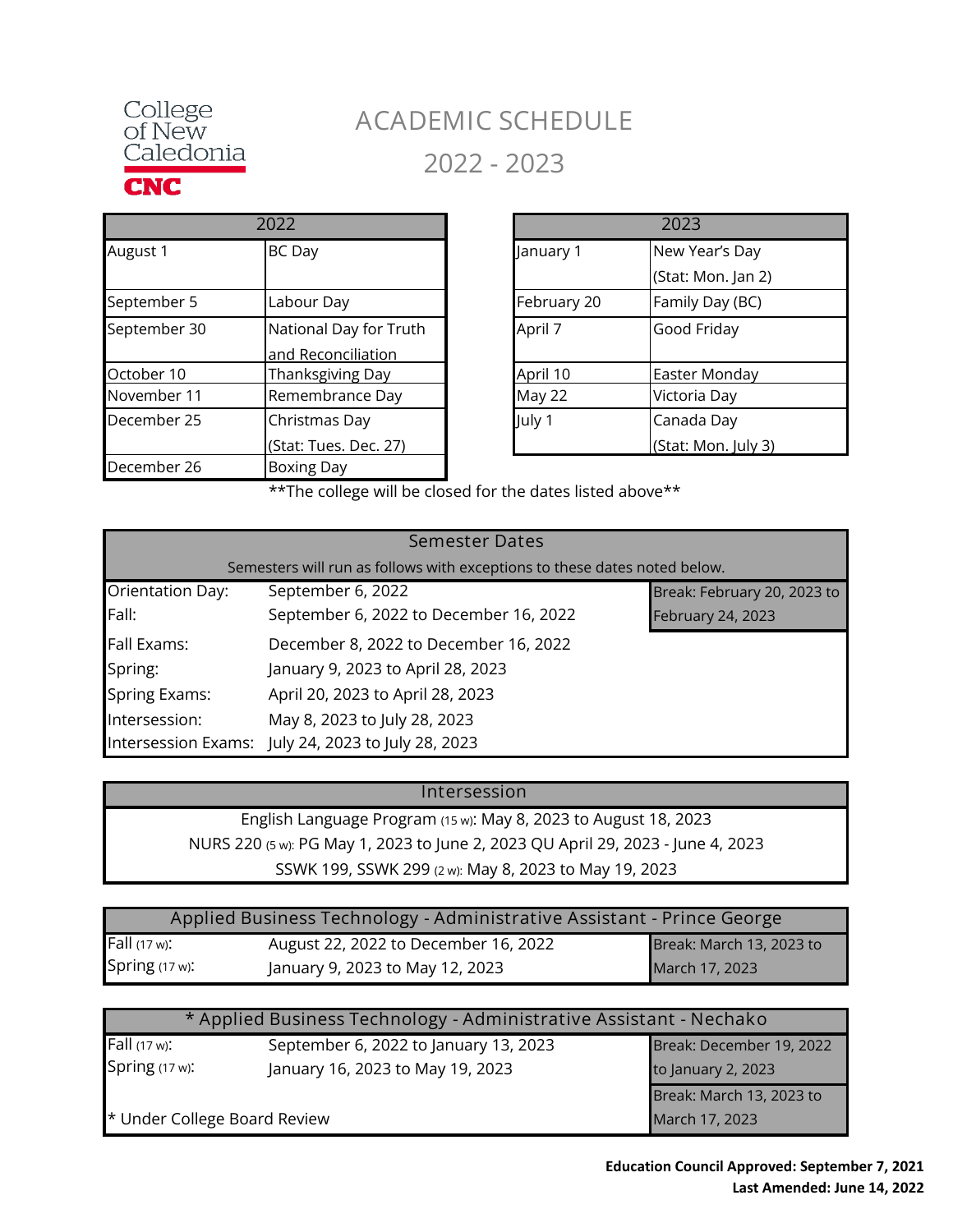|                   | Applied Business Technology - Office Assistant/Office Clerk |                          |  |
|-------------------|-------------------------------------------------------------|--------------------------|--|
| Fall $(17 w)$ :   | August 22, 2022 to December 16, 2022                        | Break: March 13, 2023 to |  |
| Spring $(17 w)$ : | January 9, 2023 to May 12, 2023                             | March 17, 2023           |  |

| Bookkeeping Certificate - Prince George |                                        |                          |
|-----------------------------------------|----------------------------------------|--------------------------|
| Fall:                                   | September 6, 2022 to December 16, 2022 | Break: December 19, 2022 |
| Spring:                                 | January 3, 2023 to June 30, 2023       | to January 2, 2023       |
| Intersession:                           | May 8, 2023 to June 30, 2023           |                          |

| Computer Network Technician Certificate |                                        |                             |
|-----------------------------------------|----------------------------------------|-----------------------------|
| <b>Fall</b> (16 w):                     | September 6, 2022 to December 23, 2022 | Break: February 20, 2023 to |
| Spring $(16 w)$ :                       | January 9, 2023 to May 5, 2023         | <b>February 24, 2023</b>    |

|                  | <b>Dental Assisting Certificate</b>    |                             |
|------------------|----------------------------------------|-----------------------------|
| Term 1 (15 w):   | September 6, 2022 to December 16, 2022 | Break: February 20, 2023 to |
| Term 2 (13 w):   | January 9, 2023 to April 14, 2023      | February 24, 2023           |
| Practicum (2 w): | April 17, 2023 to April 28, 2023       |                             |
| Term 3 (5 w):    | May 1, 2023 to June 2, 2023            |                             |
| Practicum (2 w): | June 5, 2023 to June 16, 2023          |                             |

|                | Dental Hygiene Diploma                 |                             |
|----------------|----------------------------------------|-----------------------------|
| Fall (15 w):   | September 6, 2022 to December 16, 2022 | Break: February 20, 2023 to |
| Spring (17 w): | January 9, 2023 to May 12, 2023        | February 24, 2023           |

| Diagnostic Medical Sonography Diploma |                                        |                             |
|---------------------------------------|----------------------------------------|-----------------------------|
| Term 1 (15 w):                        | September 6, 2022 to December 16, 2022 | Break: February 20, 2023 to |
| Term 2 (15 w):                        | January 9, 2023 to April 28, 2023      | February 24, 2023           |
| Term 3 (12 w):                        | May 8, 2023 to July 28, 2023           | Term 6 Break: July 17, 2023 |
| Term 4 (13 w):                        | September 6, 2022, to December 2, 2022 | to July 21, 2023            |
| Term 5 (15 w):                        | January 9, 2023 to April 28, 2023      |                             |
| Term 6 (20 w):                        | May 8, 2023 to September 29, 2023      |                             |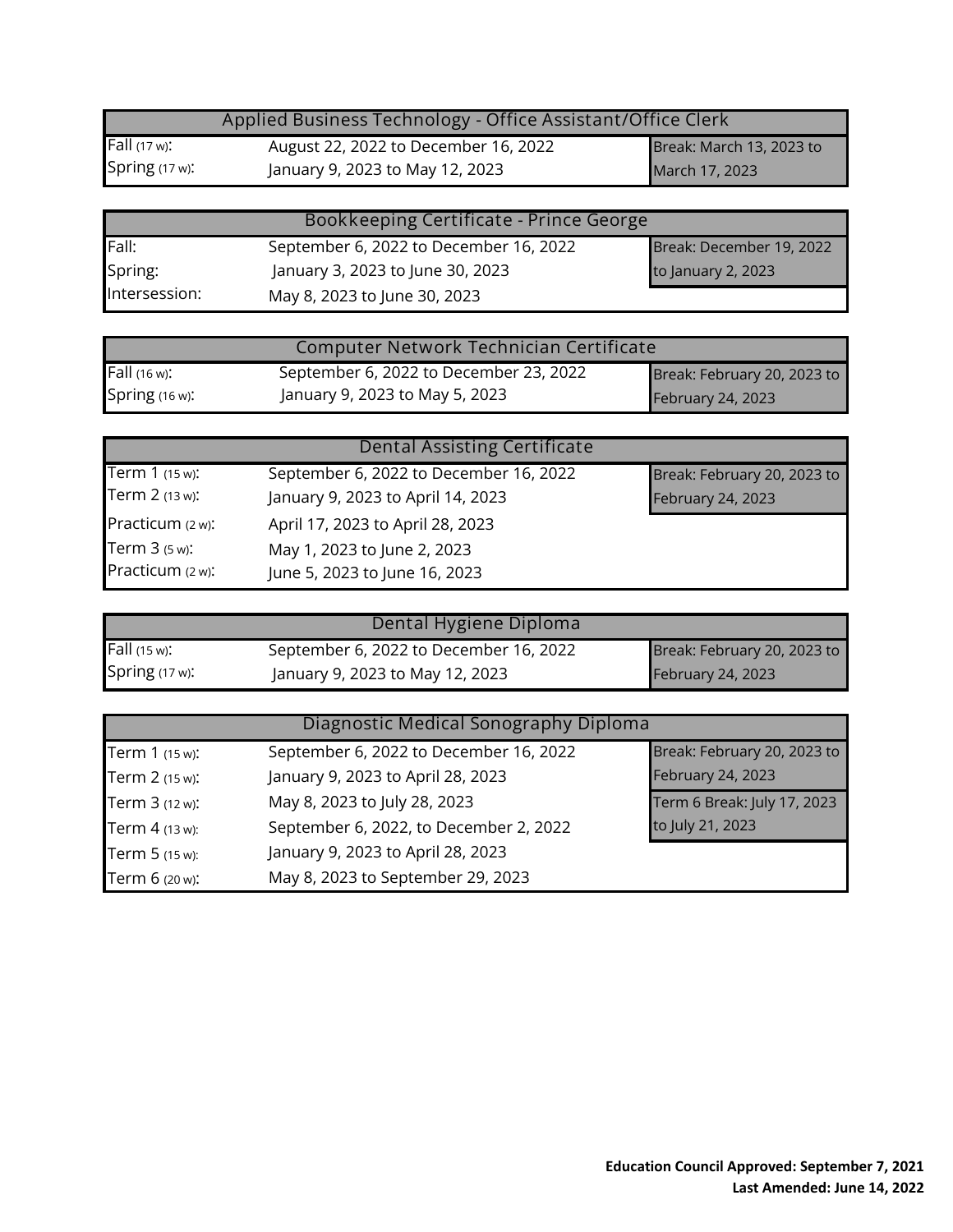| Early Childhood Care and Learning Diploma |                                             |                         |
|-------------------------------------------|---------------------------------------------|-------------------------|
| Term 1 (15 w):                            | September 6, 2022 to December 16, 2022      | Break: March 6, 2023 to |
| Term 2 (10 w):                            | January 9, 2023 to February 3, 2023         | March 10, 2023          |
|                                           | March 13, 2023 to April 21, 2023            |                         |
| ECCL 190 (4 w):                           | February 6, 2023 to March 3, 2023           |                         |
| Term 3 ECCL 195 (6 w):                    | April 24, 2023 to June 2, 2023              |                         |
| Term 4 (10 w):                            | September 6, 2022 to November 10, 2022      |                         |
| ECCL 199 (4 w):                           | November 13, 2022 to December 8, 2022       |                         |
| Term 5 (15 w):                            | January 9, 2023 to April 21, 2023 *No Break |                         |
| Term 6 ECCL 295 (6 w):                    | April 24, 2023 to June 2, 2023              |                         |
| ECCL 299 (6 w):                           | April 24, 2023 to June 2, 2023              |                         |

|              | Health Care Assistant - Prince George/Quesnel |  |
|--------------|-----------------------------------------------|--|
| Intake 5     | January 4, 2022 to December 23, 2022          |  |
| Intake 7 & 8 | February 28, 2022 to December 2, 2022         |  |
| Intake 6     | March 1, 2022 to February 28, 2023            |  |

|                | <b>Job Education Training</b>          |                             |
|----------------|----------------------------------------|-----------------------------|
| Fall (15 w):   | September 6, 2022 to December 16, 2022 | Break: February 20, 2023 to |
| Spring (18 w): | January 9, 2023 to May 19, 2023        | <b>February 24, 2023</b>    |

|         | Medical Device Reprocessing Technician Associate Certificate |          |
|---------|--------------------------------------------------------------|----------|
| Spring: | January 16, 2023 to May 19, 2023                             | No Break |

|         | Medical Office Assistant Associate Certificate |          |
|---------|------------------------------------------------|----------|
| Spring: | January 9, 2023 to June 23, 2023               | No Break |

| Medical Laboratory Technology Science Diploma |                                      |                            |
|-----------------------------------------------|--------------------------------------|----------------------------|
| Fall (17 w):                                  | August 15, 2022 to December 16, 2022 | Break: October 11, 2022 to |
| Spring (17 w):                                | January 9, 2023 to May 19, 2023      | October 14, 2022           |
| Practicum:                                    | June 5, 2023 to April 26, 2024       | Break: March 6, 2023 to    |
|                                               |                                      | March 17, 2023             |

| Medical Radiography Technology Diploma |                                                                                       |                            |
|----------------------------------------|---------------------------------------------------------------------------------------|----------------------------|
| Term 1(15 w):<br>Term 2 (16 w):        | September 6, 2022 to December 16, 2022<br>January 3, 2023 to April 21, 2023 *No Break | Term 5 Break: February 20, |
| Term 3 (15 w):                         | May 1, 2023 to August 11, 2023                                                        | 2023 to February 24, 2023  |
| Term 4 (16 w):                         | August 29, 2022 to December 16, 2022                                                  |                            |
| Term 5 (15 w):                         | January 3, 2023 to April 21, 2023                                                     |                            |
| Term 6 (16 w):                         | May 1, 2023 to August 18, 2023                                                        |                            |